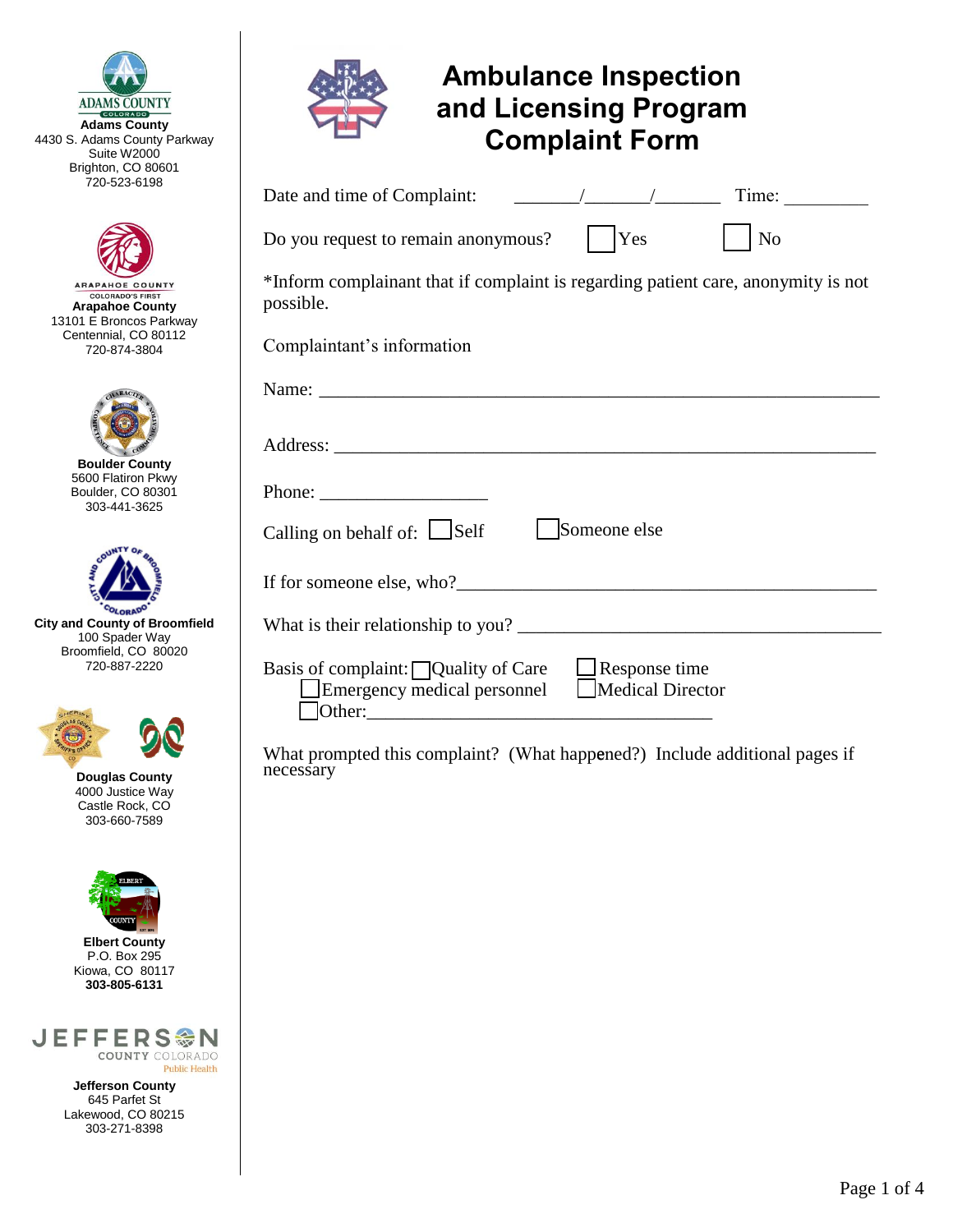

**Adams County**  4430 S. Adams County Parkway Suite W<sub>2000</sub> Brighton, CO 80601 720-523-6198



ARAPAHOE COUNTY **COLORADO'S FIRST Arapahoe County**  13101 E Broncos Parkway Centennial, CO 80112 720-874-3804



**Boulder County**  5600 Flatiron Pkwy Boulder, CO 80301 303-441-3625



**City and County of Broomfield**  100 Spader Way Broomfield, CO 80020 720-887-2220



**Douglas County**  4000 Justice Way Castle Rock, CO 303-660-7589



**Elbert County**  P.O. Box 295 Kiowa, CO 80117 **303-805-6131**



**Jefferson County**  645 Parfet St Lakewood, CO 80215 303-271-8398



## **Ambulance Inspection and Licensing Program Complaint Form**

What is the name of the Ambulance Service?

| When did the event(s) of concern happen? Date: $\frac{\ }{\ }$<br>Time:<br>(a.m./p.m.)<br>Is the problem ongoing?<br>$ Yes $ No<br>Is the patient still receiving care as a result of the incident(s)? $Yes$<br>$\overline{N}$ |
|--------------------------------------------------------------------------------------------------------------------------------------------------------------------------------------------------------------------------------|
| What is the patient's condition now?                                                                                                                                                                                           |
|                                                                                                                                                                                                                                |
| Was anyone else involved in the incident(s), such as other staff, volunteers, family,<br>friends other patients, law enforcement, fire personnel, physicians, or bystanders?<br>Yes No                                         |
| Were there any witnesses to the incident(s)? $\sqrt{\text{Yes}}$<br>$\overline{\rm No}$                                                                                                                                        |
| If there were witnesses, who were they?                                                                                                                                                                                        |
|                                                                                                                                                                                                                                |
|                                                                                                                                                                                                                                |
| Have you taken any actions? Yes No                                                                                                                                                                                             |
| If so, what actions have been taken?                                                                                                                                                                                           |
|                                                                                                                                                                                                                                |
|                                                                                                                                                                                                                                |
|                                                                                                                                                                                                                                |
|                                                                                                                                                                                                                                |

Did you speak with anyone from the ambulance service?  $\Box$  Yes  $\Box$  No

If so, who did you speak with?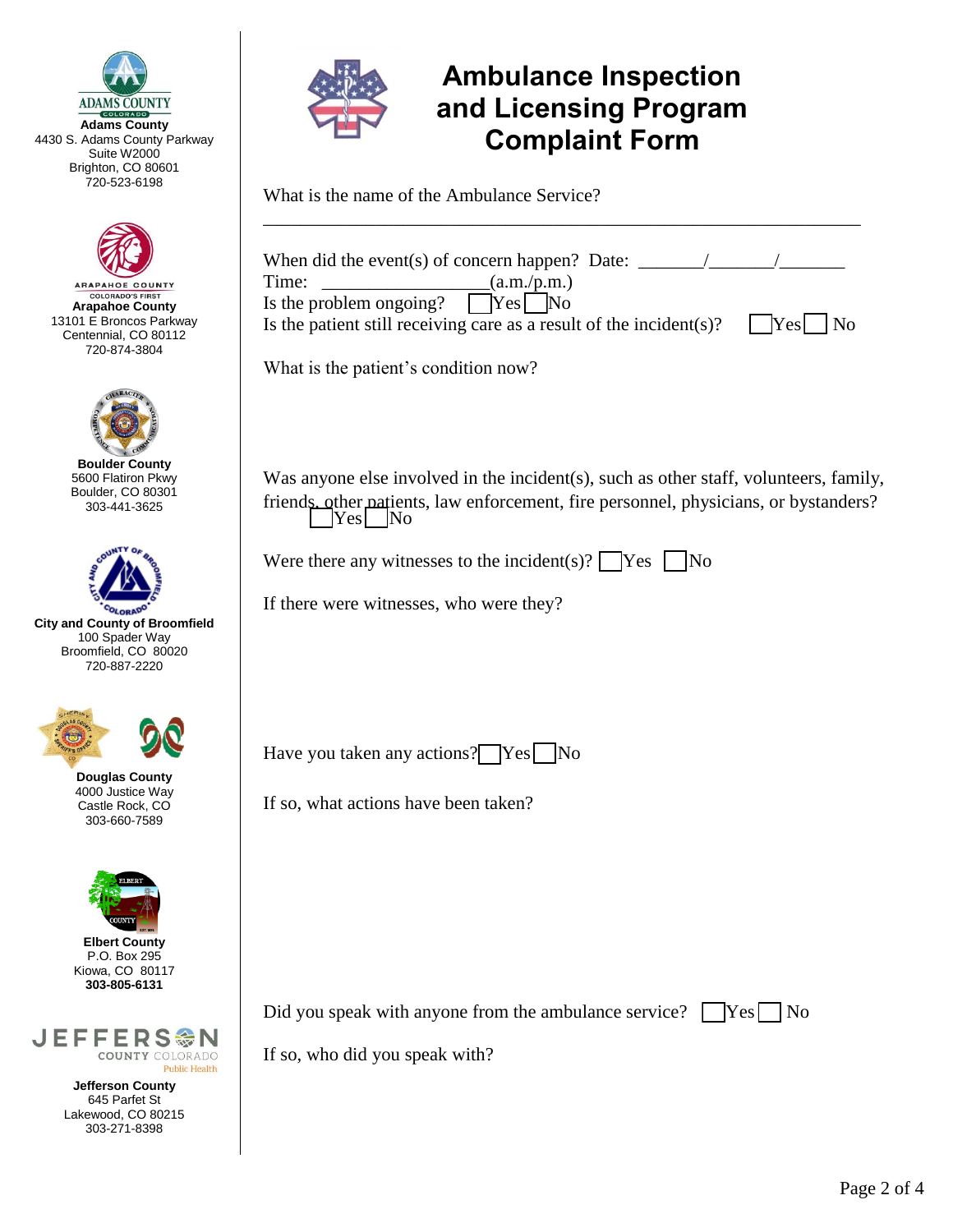

**Adams County**  4430 S. Adams County Parkway Suite W<sub>2000</sub> Brighton, CO 80601 720-523-6198



ARAPAHOE COUNTY *COLORADO'S FIRST*<br>**Arapahoe County** 13101 E Broncos Parkway Centennial, CO 80112 720-874-3804



**Boulder County**  5600 Flatiron Pkwy Boulder, CO 80301 303-441-3625



**City and County of Broomfield**  100 Spader Way Broomfield, CO 80020 720-887-2220



**Douglas County**  4000 Justice Way Castle Rock, CO 303-660-7589



**Elbert County**  P.O. Box 295 Kiowa, CO 80117 **303-805-6131**



**Jefferson County**  645 Parfet St Lakewood, CO 80215 303-271-8398



## **Ambulance Inspection and Licensing Program Complaint Form**

Has the ambulance service tried to address the situation?

| æ |  |
|---|--|
|   |  |

If so, what has been done, if anything?

Are any law enforcement agencies involved?  $|$   $|$  Yes  $|$  No

Do you know if the incidents have happened before?  $\Box$  Yes  $\Box$  No



If so, please explain:

May we contact you again if further questions arise?  $\Box$  Yes  $\Box$  No